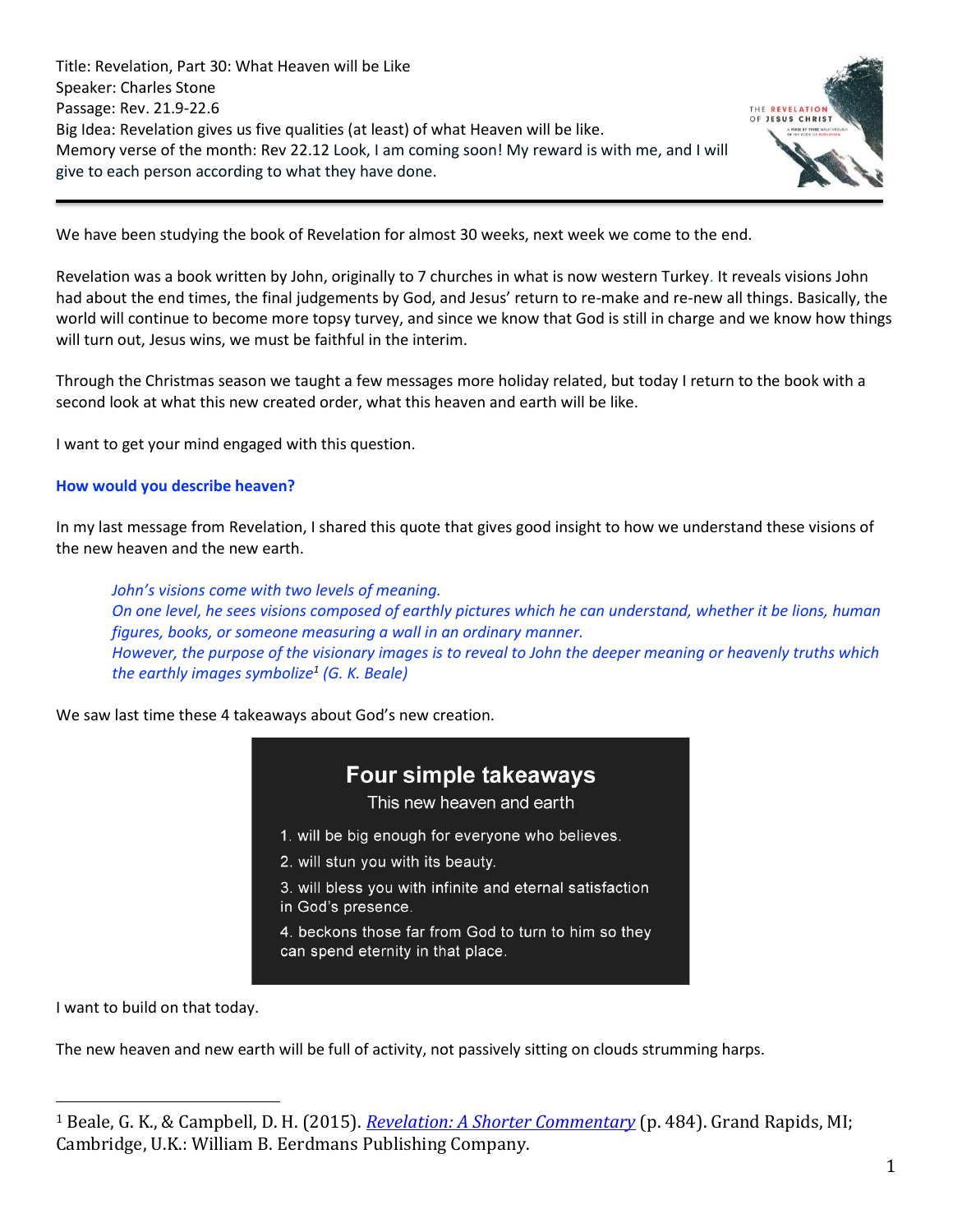Paul says this about heaven.

*1 Corinthians 2:9 "No eye has seen, no ear has heard, no mind has conceived what God has prepared for those who love him."*

The challenge for us is trying to explain the color red to person who has been blind their whole life. Describing what heaven will be is somewhat indescribable.

First a few misconceptions about heaven.

It won't be one long eternal boring, stuffy church service. Let's start at page one of the hymnals and go to the end and start over again.

We won't be cherubs floating all day on clouds playing harps.



It will not be a place of inactivity. Rather it will be a place of wonderful, varied activity. We will worship. We will serve. We will be in put charge of stuff because Matthew 25 tells us that as we are faithful with things here, he will put us in charge of many things, which mean greater opportunity here on earth and in heaven. So, God will provide many deeply satisfying activities for us to with none of the problems that go with life and activities here on earth. One scholar said that in heaven there will be endless learning and extensive assignments.

Revelation gives us more insight about heaven than any other book.

#### **Big idea: Revelation gives us five qualities (at least) of what Heaven will be like.**



Revelation gives us five qualities (at least) of what Heaven will be like. The colorful, figurative language in Revelation is meant to build in an element of surprise and anticipation about the next life until we finally experience it, much like what children feel as they anticipate Christmas morning. Kids don't know what they are going to get, but they know it's going to be good, and they are excited. They know a bit about what they will get, but not fully. That's how Revelation describes this new heaven and new earth, to whet our desires for it and to motivate us to be faithful until then.

#### **Rev. 21: 2 I saw the Holy City, the new Jerusalem, coming down out of heaven from God,**



#### 1.Heaven will be a real place.

What does he call it? A city. Heaven will be a real place, not

- wishful thinking,
- a state of mind
- an altered consciousness
- a mystical oneness with the universe.

It will be a real, locatable place. God created it so it is locatable, but not in the sense of a two-dimensional map of London. When someone thinks of heaven and hell we look down for hell and look up for heaven. It will be a dimension of life far and above earthly life. John describes it having sky, soil, rivers, trees, gates, light (a different kind), banquet tables, crowns, music… all that will be in heaven

Randy Alcorn who wrote the book Heaven which I heartily endorse says that this new heaven and earth will be the ultimate model city. But a city that allows

- privacy without isolation
- accessibility without suspicion
- safety without alarm systems and door locks
- provisions without stockpiling
- and society without bureaucracy (p 31 of Randy Alcorn).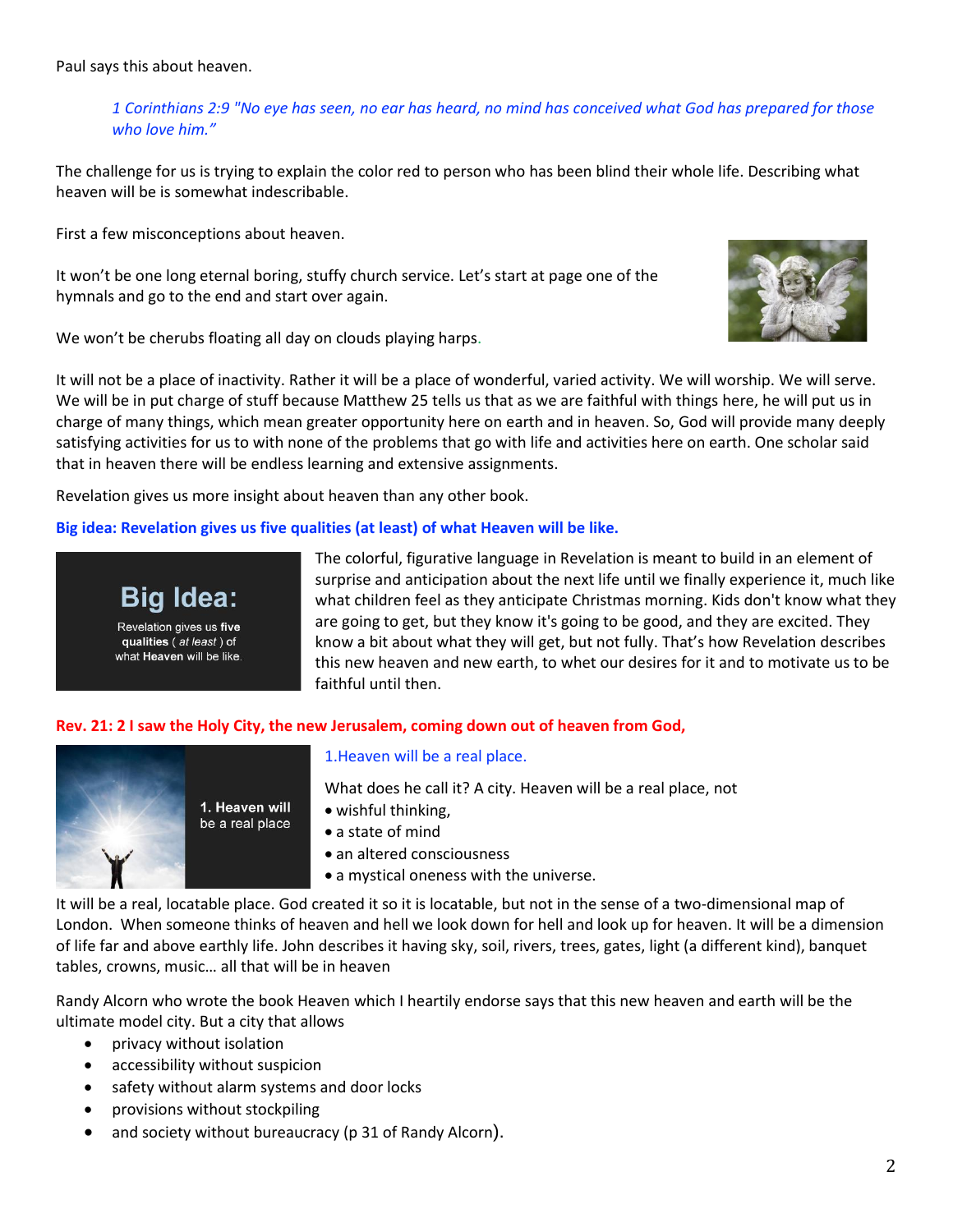When Jesus rose from the dead he went to a place. It will as substantial and real as you and I are real.

Next, he writes this. See if you can find the keyword that appears 3x.

## **<sup>1</sup> Then I saw a new heaven and a new earth, for the first heaven and the first earth had passed away . . . <sup>5</sup> He who was seated on the throne said, "I am making everything new!"**

#### 2. Heaven will be refreshingly new.



New in sense of superior value, vastly superior in a rejuvenated form. Think of the last time you got something you really wanted, and it was new, or you were around something brand new. Maybe you got really nice new coat, or new shoes, a new shirt, a new bed mattress, maybe even a new car. Or maybe you walked into a brand-new house. How do new things make you feel? This is nice. I like this. This new sensation will be magnified a zillion times, will be perpetual, and we will never tire of it. Paul often described heaven as far better than here.

- 1. Heaven will be a real place
- 2. Heaven will be refreshingly new.

He next describes this new heaven and earth in this way.

**<sup>11</sup> It shone with the glory of God, and its brilliance was like that of a very precious jewel, like a jasper, clear as crystal… <sup>18</sup> The wall was made of jasper, and the city of pure gold, as pure as glass. <sup>19</sup> The foundations of the city walls were decorated with every kind of precious stone. . . . <sup>21</sup> The twelve gates were twelve pearls, each gate made of a single pearl. The great street of the city was of pure gold, like transparent glass. <sup>22</sup> I did not see a temple in the city, because the Lord God Almighty and the Lamb are its temple. <sup>23</sup> The city does not need the sun or the moon to shine on it, for the glory of God gives it light, and the Lamb is its lamp.**

#### 3. Heaven will dazzle us with unimaginable beauty.



He uses human words and images to try to capture this beautiful place. The physical images he uses are probably figurative of materials much more beautiful for he had to use what he was familiar to us to start somewhere to describe this place.

It's a huge, jeweled city whose walls are made of jasper, a possible word for diamond, whose foundation is layered with12 different precious gems. The gates are carved out of giant pearls. The light from the city is from the Lord itself.

It is described has having 12 main boulevards running from the gates to the mountaintop in the center with rivers cascading down the center. Along the sides of the rivers are trees with fruit. The streets are made of the purest gold, more beautiful than any earthly gold. God will be on a central throne with Jesus at his right side with countless numbers of heavenly beings to the right and the left. Angels will be the worship leaders.

I imagine that the raw energy emanating from the throne will be like miniature solar flares. A beautiful rainbow will be around the throne. The Holy Spirit will be there described as a lampstand with seven lamps. In front of the throne will be a large, raised crystal platform like a sea of glass.

Again, these are ways to describe something so beautiful that human words and images fall short. But John is using the most magnificent language he can.

If you think of the most beautiful place, you've ever been, the Muskoka's, Banff, Whistler, Niagara Falls. In comparison to the beauty of heaven, they will look like out of focus black and white photos.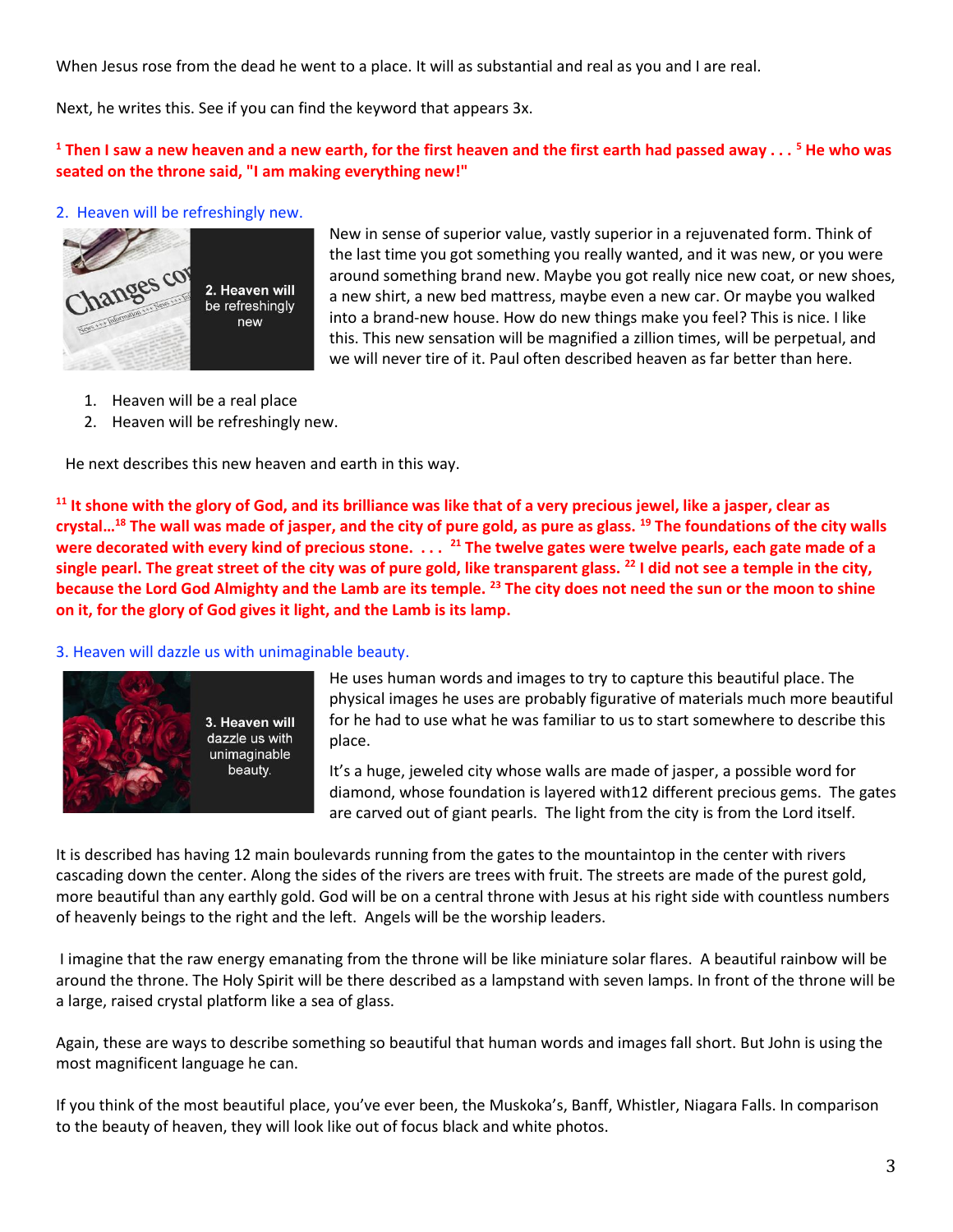A little girl was taking an evening walk with her father. Wonderingly, she looked up at the stars and exclaimed; "Oh, Daddy, if the wrong side of heaven is so beautiful, what must the right side be!"

- 1. Heaven will be a real place
- 2. Heaven will be refreshingly new.
- 3. Heaven will dazzle us with unimaginable beauty.

### 4. Heaven will perfectly satisfy.

## **<sup>6</sup> He said to me: "It is done. I am the Alpha and the Omega, the Beginning and the End. To him who is thirsty I will give to drink without cost from the spring of the water of life.**



Palestine was and is an arid, dry place and when you speak of water you speak of a precious commodity. Water was a vivid symbol of refreshing satisfaction.

Have you ever been really thirsty and had that thirst quenched with a cool drink of fresh water? Do you remember how satisfying it was? Heaven will be the place of ultimate satisfaction; beyond any happiness or satisfaction we experience here.

It won't just be a place where bad stuff won't be, it will be a place where all the good stuff will be. And, if you are a perfectionist, you will really love it for it will be perfectly perfect.

That doesn't mean there will be nothing to do. Since everything will be perfect, we won't just sit around and look at each other, "you're perfect ... you too".

It will not be a static place but a dynamic place. I mentioned earlier that you will have exciting opportunities for great and meaningful activity. We will continue our growth in knowledge and truth. We might say ever expanding perfection. It won't get old. You will never get bored.

A large city has great variety, like Toronto. There are so many things to do there. We lived in the Chicago land before moving here. There is so much variety there. So, heaven, described as a city means that we will experience deep satisfaction as we explore and learn about the various aspects of heaven and an infinite God.

On earth we all long for inner peace, joy, and fulfillment. In heaven we will experience it perfectly there. It will be a place of constant delight magnified a million times

It will be a place where you are constantly glad and appreciate all that is around you. The reason, it's custom made. God will remake his creation into a place custom made to fit us. It will truly be home, but no tract homes or endless rows of apartments. It will be a place perfectly suited for you because it was what your spirit always wanted.

Have you ever gotten a gift that somebody bought for you because they wanted to get it for you, but that it was something you really didn't want? Sherryl and I got married in Mississippi, a very southern culture. And silver platters were used to serve cookies and sandwiches at ritzy parties or weddings. We got about 10 of them. We have used them maybe 6 times in 40 years. Those silver platters really didn't suit our preferences.

It won't be like that in heaven. The nature of the gift and how well it matches our preferences speaks volumes about the giver doesn't' it?

God created this desire in us for the eternal and he will perfectly satisfy it in heaven for He delights to give us the desires of our hearts.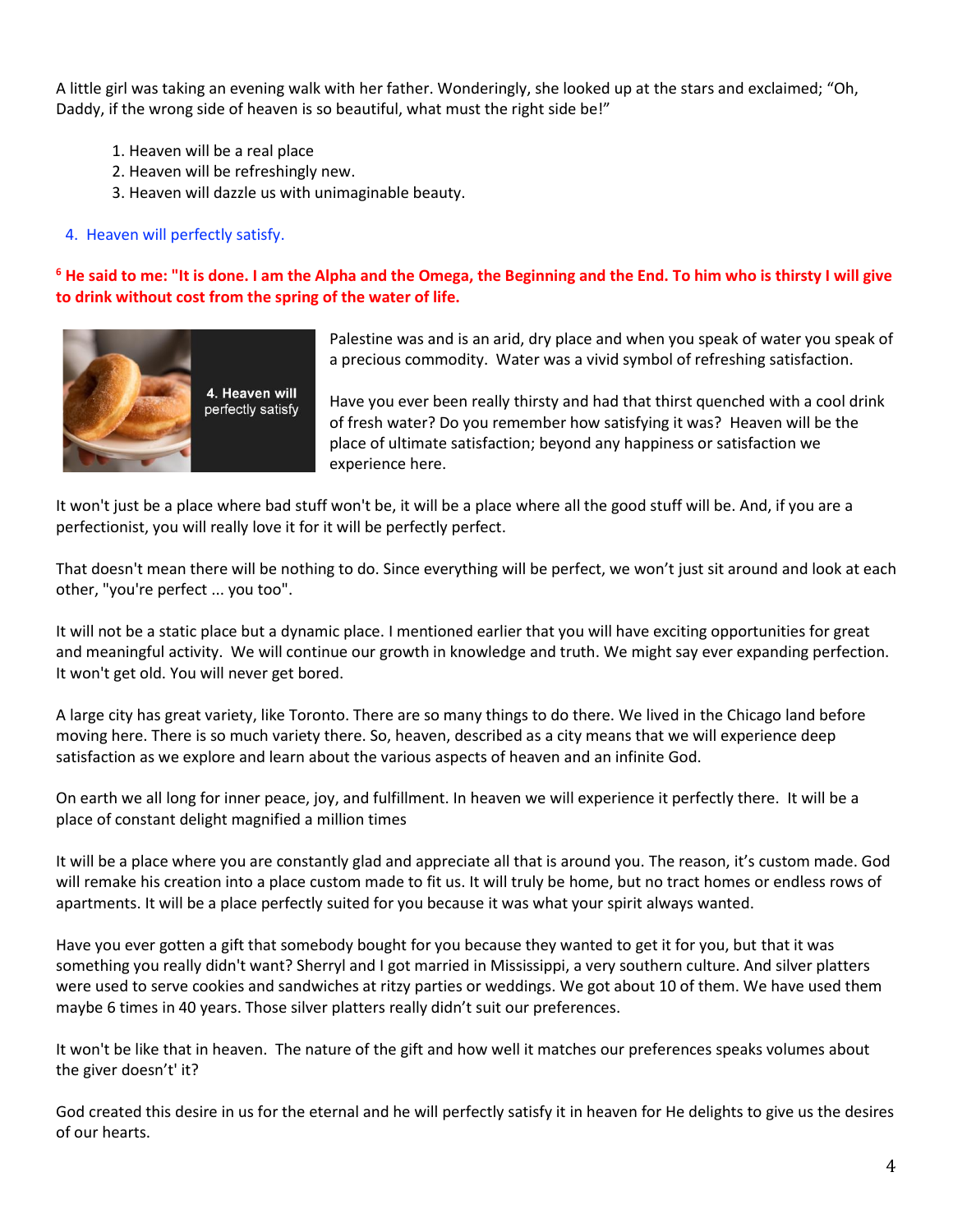We are not made to permanently stay here. Something deep inside of all of us knows this place does not fully satisfy our inner longings. It must be some other place.

*2 Corinthians 5:2 CEV While we are here on earth, we sigh because we want to live in that heavenly home.*

It will be home.

- 1. Heaven will be a real place
- 2. Heaven will be refreshingly new.
- 3. Heaven will dazzle us with unimaginable beauty.
- 4. Heaven will perfectly satisfy.

5. Heaven will be empty of any and everything bad. (physically, mentally or emotionally).

**<sup>27</sup>Nothing impure will ever enter it, nor will anyone who does what is shameful or deceitful, but only those whose names are written in the Lamb's book of life.** 



5. Heaven will be empty of anything and everything bad No fear because it will be a place of perfect safety. The walls imply protection from any harm. No temptation whatsoever. No inner struggle to do what is right.

## **<sup>4</sup> He will wipe every tear from their eyes. There will be no more death or mourning or crying or pain, for the old order of things has passed away.**

I often quote this at a funeral. Those who attend a funeral are in pain. I remind them if they have said yes to Jesus, one day no more of this.

Right now, if you could wish away some hurtful, painful aspect of life, what would it be? There will be no more pain and hurt in heaven.

No injustice, sickness, anxiety, covid, funerals, need for Tylenol. No unmet needs, arthritis, handicaps, cancer, depression, disappointment, mosquitoes, taxes, hi energy bills, mood swings. No computer crashes, no PC's just macs, no weeds, bombs, drunkenness, 401 traffic. No mental illness, relational masks, cliques, rejection, putdowns, burdensome toil. No \$ stress…and on and on and on-- no more, zero, zilch, zippo.

Heaven will be the culmination of our heart's deepest longings for peace, rest, security, and relationship. We can experience these to some degree, but in heaven we will experience them perfectly. And they will last forever.

What a place? Who would someone NOT want to go there? The unbelievable truth is that it is free for the asking. The invitation is for all, no one will be forced in.

**<sup>6</sup>To him who is thirsty I will give to drink without cost from the spring of the water of life. <sup>7</sup> He who overcomes will inherit all this, and I will be his God and he will be my son.**

You can't buy an entry ticket, cannot get there by self-propulsion, by being good, cleaning up your life, joining a church, getting baptized, or getting confirmed.

*John 14:6 …"I am the way and the truth and the life. No one comes to the Father except through me***.**